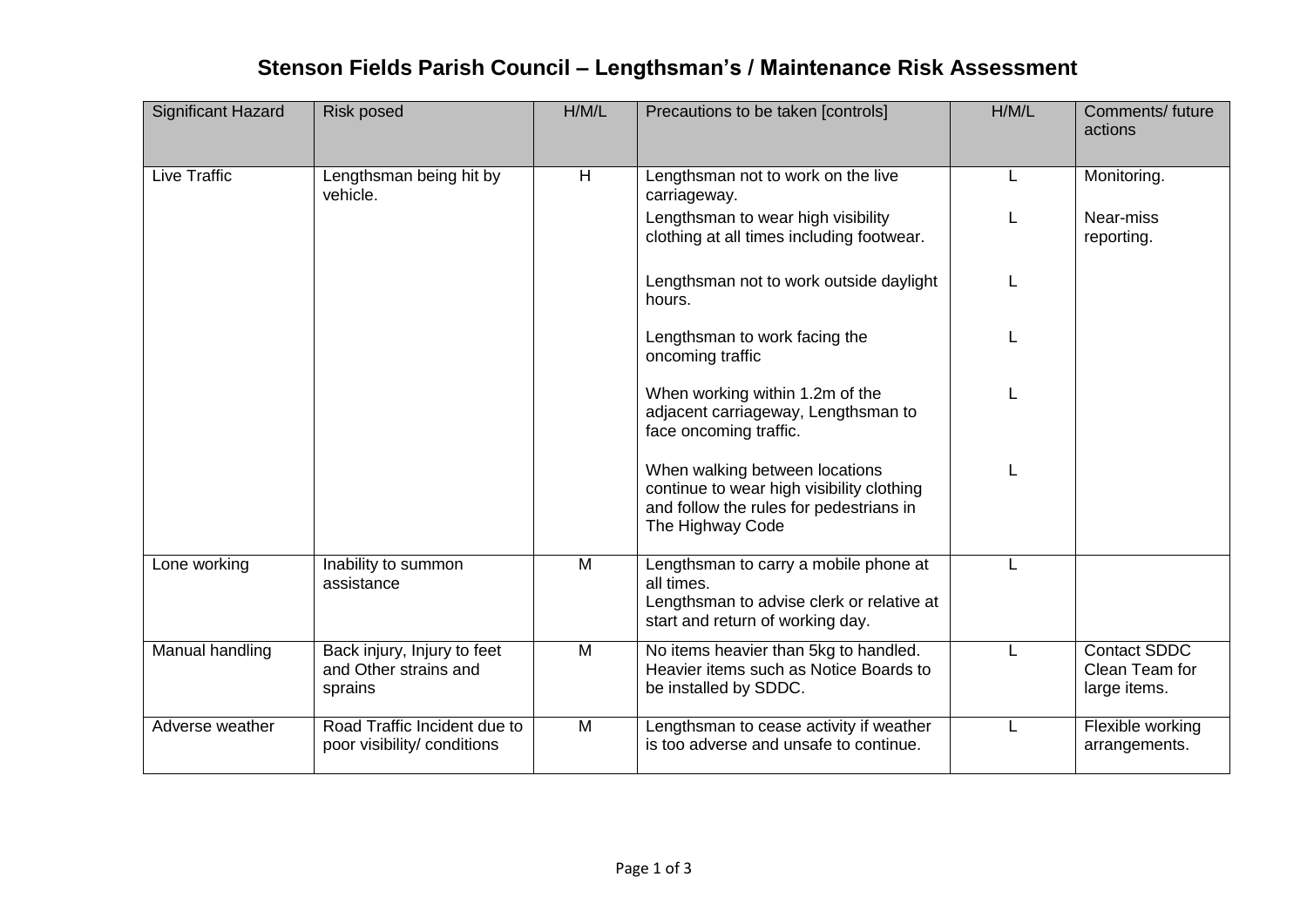## **Stenson Fields Parish Council – Lengthsman's / Maintenance Risk Assessment**

| Significant Hazard                                                       | <b>Risk posed</b>                                                                    | H/M/L | Precautions to be taken [controls]                                                                                                                                                                                                                                            | H/M/L | Comments/ future<br>actions                                                                                     |
|--------------------------------------------------------------------------|--------------------------------------------------------------------------------------|-------|-------------------------------------------------------------------------------------------------------------------------------------------------------------------------------------------------------------------------------------------------------------------------------|-------|-----------------------------------------------------------------------------------------------------------------|
| Use of hand or<br>powered tools                                          | Personal injury                                                                      | M     | Lengthsman to regularly maintain tools<br>and equipment.<br>Lengthsman to inspect tools before use.<br>Lengthsman to ensure others are clear<br>of operations.<br>Lengthsman not use powered equipment<br>unless competent and with correct<br>Personal Protective Equipment. |       | Chain saws not<br>expected to be<br>used.<br>Only battery<br>powered tool to be<br>used. No mains<br>equipment. |
| Cuts/Injury picking<br>up broken glass or<br>tins                        | Personal injury                                                                      | M     | Lengthsman to litter picker and wear<br>stab proof gloves.                                                                                                                                                                                                                    |       | Clerk to arrange<br>and provide PPE.                                                                            |
| Digging or<br>excavation work<br>(Erecting Notice<br>Boards or Dog Bins) | Electrocution                                                                        | H     | No excavation due to possibility of<br>underground apparatus or cables.<br>Digging or excavation work (Erecting<br>Notice Boards or Dog Bins) to be carried<br>by SDDC. Power distribution company to<br>carry out checks for cables etc.                                     |       | Job description.                                                                                                |
| Cuts or risk of<br>infection picking up<br>syringes or needles           | Person injury or infection<br>Hepatitis or HIV from drug<br>users discarded syringes | H     | Syringes or needles must not be picked<br>up and immediately reported to SDDC<br>Clean Team.                                                                                                                                                                                  |       | Job description.                                                                                                |
| Attack by member of<br>the public                                        | Personal Injury                                                                      | M     | Lengthsman to carry a mobile phone at<br>all times.                                                                                                                                                                                                                           |       |                                                                                                                 |